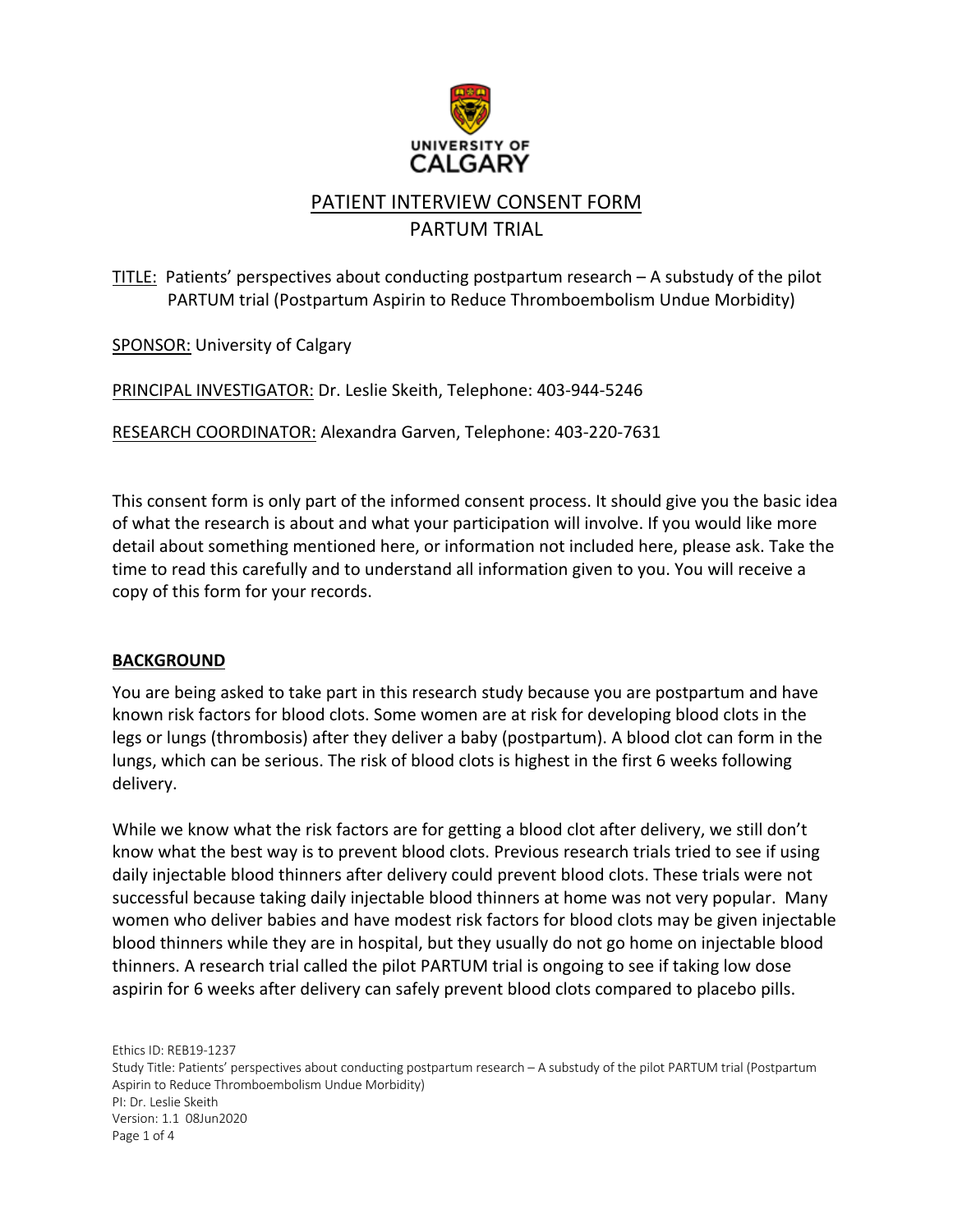We are interviewing postpartum women who have known risk factors for blood clots, to learn more about their experiences and barriers to take part in a research trial like the pilot PARTUM trial during a busy postpartum time.

We estimate that 15 participants from Calgary will be included in our interview study, to learn what is working and what is not working for our pilot PARTUM trial. Participants that take part in this interview study do not have to take part in the pilot PARTUM trial. The pilot PARTUM trial will include 384 participants from 8 centres around the world.

#### **WHAT IS THE PURPOSE OF THE STUDY?**

The purpose of this interview study is to better understand different patient's perspectives and barriers in taking part in a postpartum research study like the pilot PARTUM trial. This will allow us to improve our larger research study, so we can better care for postpartum women who are at risk of blood clots.

#### **WHAT WOULD I HAVE TO DO?**

If you choose to take part, you will be contacted to take part in a single confidential 30-minute interview with one of the members of our research team. This can take place in person or over the phone at your convenience. The interview will be recorded, but they will be confidential with no identifying information collected.

#### **WHAT ARE THE RISKS?**

We will be talking about your experiences during a busy postpartum time, which can be a stressful or sensitive topic. You do not have to answer any questions that make you feel uncomfortable, and it is up to you how much information you choose to share.

There is a risk of a privacy or confidentiality breach, but we will take precautions to protect your personal information and we will only collect and use the minimal amount of information needed to answer our research question.

#### **WILL I BENEFIT IF I TAKE PART?**

If you agree to take part in this study, there may not be a direct benefit to you. Hearing your perspective will allow us to improve our larger research trial for patients like yourself, which looks at identifying better treatments to prevent blood clots for postpartum women.

Ethics ID: REB19-1237 Study Title: Patients' perspectives about conducting postpartum research – A substudy of the pilot PARTUM trial (Postpartum Aspirin to Reduce Thromboembolism Undue Morbidity) PI: Dr. Leslie Skeith Version: 1.1 08Jun2020 Page 2 of 4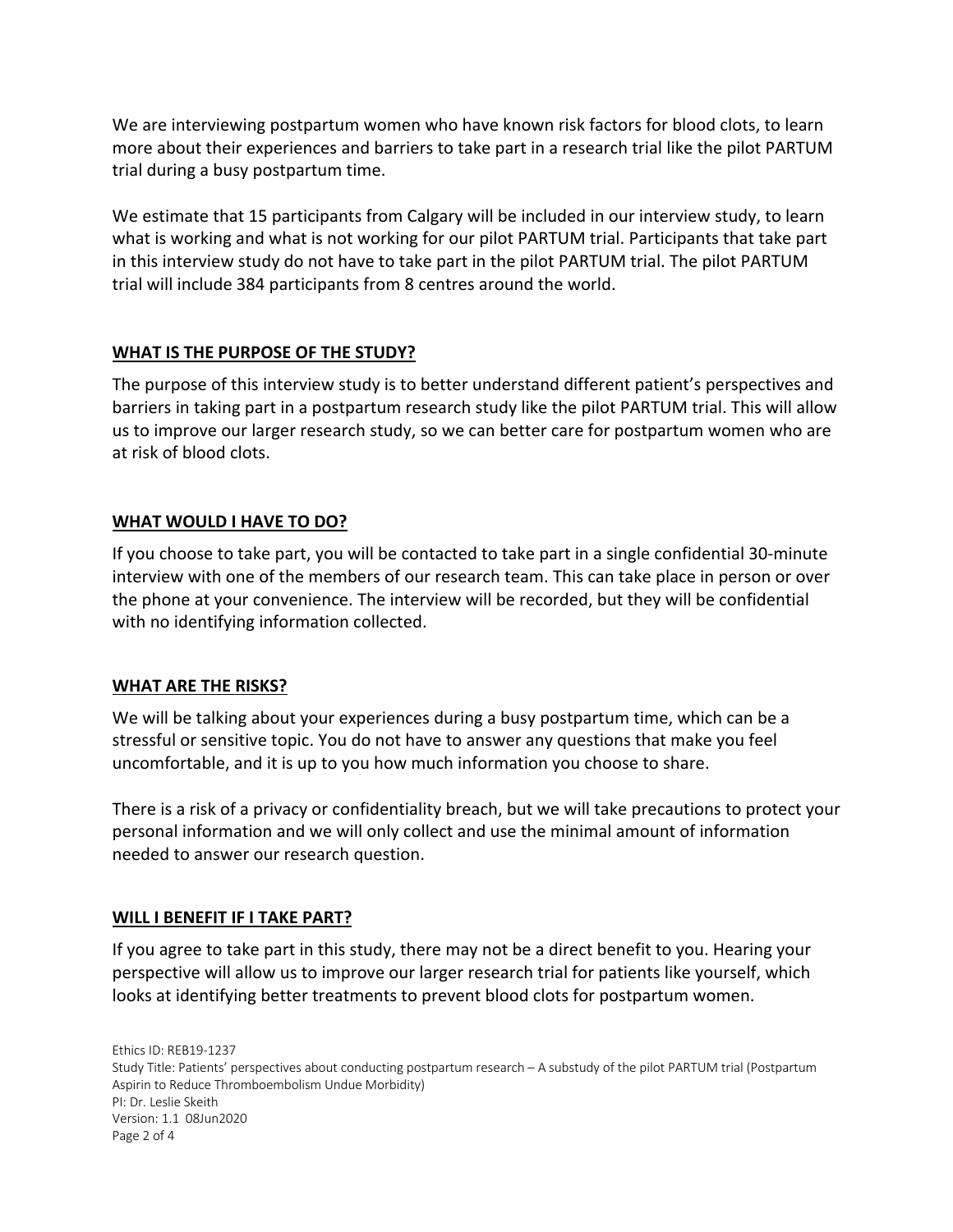#### **DO I HAVE TO PARTICIPATE?**

Your participation in this study is voluntary. The alternative to this study is not to take part. It will not affect your medical care if you decide not to be in this study, or to be in the study now, and then change your mind later. Not being in the study will not affect your medical care. If you withdraw your consent, the research team will no longer collect your personal health information for research purposes.

#### **WILL I BE PAID FOR PARTICIPATING, OR DO I HAVE TO PAY FOR ANYTHING?**

You will not receive any money for participating in the study. If you choose to conduct the interview in person, then we will reimburse you for your parking.

#### **WILL MY RECORDS BE KEPT PRIVATE?**

We will protect your confidentiality.

- All information collected during your participation in this study will be given a unique study number, and will not contain information that identifies you, such as your name, address, etc.
- The link between your unique study number and your name and contact information will be stored securely and separate from your study records and will not leave an Alberta Health Services facility.
- Any documents leaving an Alberta Health Services facility will contain only your unique study number. This includes publications or presentations resulting from this study.
- Information that identifies you will be released only if it is required by law.
- Research records will be kept for 8 years, after this time they will be destroyed.

#### **IF I SUFFER A RESEARCH-RELATED INJURY, WILL I BE COMPENSATED?**

In the event that you suffer injury as a result of taking part in this study, no compensation will be provided to you by the University of Calgary, Alberta Health Services or the Researchers. You still have all your legal rights. Nothing said in this consent form changes your right to seek damages.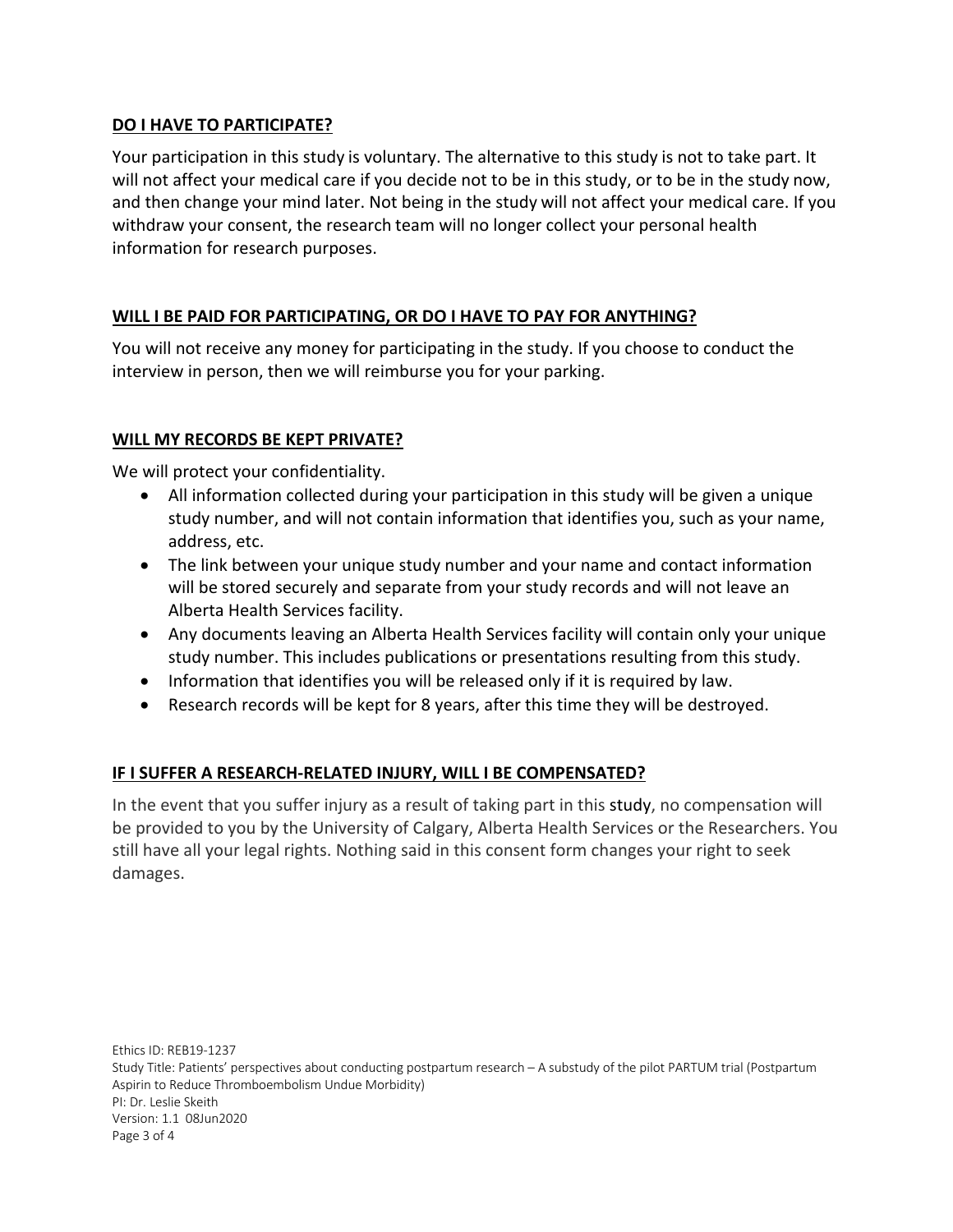#### **SIGNATURES**

Your signature on this form means that you have understood the information about your participation in the research project and agree to take part. In no way does this remove your legal rights nor release the investigators or involved institutions from their legal and professional responsibilities. You are free to withdraw from the study at any time without affecting your health care. If you have further questions about this research, please contact:

Dr. Leslie Skeith: (403) 944-5246

Alexandra Garven (research coordinator): 403-220-7631

If you have any questions about your rights as a possible participant in this study, please contact the Chair, Conjoint Health Research Ethics Board, University of Calgary at 403-220- 7990.

| Participant's Name                 | Signature and Date |
|------------------------------------|--------------------|
|                                    |                    |
| Investigator/Delegate's Name       | Signature and Date |
|                                    |                    |
| Witness' Name                      | Signature and Date |
| <b>Witness Signature Required?</b> |                    |
|                                    |                    |

The University of Calgary Conjoint Health Research Ethics Board has approved this research study.

A signed copy of this consent form has been given to you to keep for your records and reference.

Ethics ID: REB19-1237 Study Title: Patients' perspectives about conducting postpartum research – A substudy of the pilot PARTUM trial (Postpartum Aspirin to Reduce Thromboembolism Undue Morbidity) PI: Dr. Leslie Skeith Version: 1.1 08Jun2020 Page 4 of 4